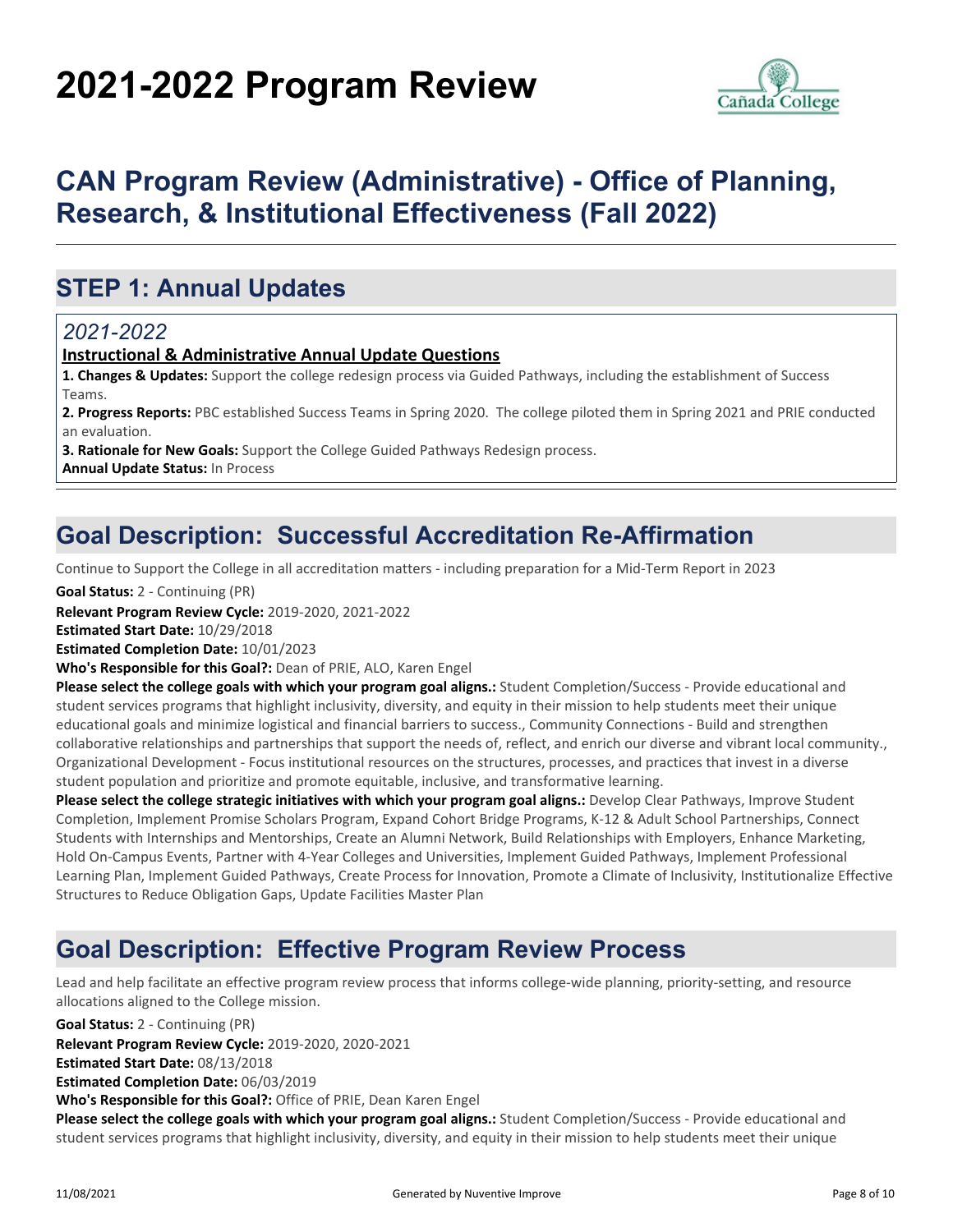# **CAN Program Review (Administrative) - Office of Planning, Research, & Institutional Effectiveness (Fall 2022)**

educational goals and minimize logistical and financial barriers to success., Community Connections - Build and strengthen collaborative relationships and partnerships that support the needs of, reflect, and enrich our diverse and vibrant local community., Organizational Development - Focus institutional resources on the structures, processes, and practices that invest in a diverse student population and prioritize and promote equitable, inclusive, and transformative learning.

Please select the college strategic initiatives with which your program goal aligns.: Develop Clear Pathways, Improve Student Completion, Implement Promise Scholars Program, Expand Cohort Bridge Programs, K-12 & Adult School Partnerships, Connect Students with Internships and Mentorships, Create an Alumni Network, Build Relationships with Employers, Enhance Marketing, Hold On-Campus Events, Partner with 4-Year Colleges and Universities, Implement Guided Pathways, Implement Professional Learning Plan, Implement Guided Pathways, Create Process for Innovation, Promote a Climate of Inclusivity, Institutionalize Effective Structures to Reduce Obligation Gaps, Update Facilities Master Plan

### *Resource Requests*

**Upgrade the District's Nuventive Improve license from Classic to Essential -** The current version of TracDat/Improve we are using to support the program review process is outdated. New features would allow better integration between program planning and related data, SLOs, and budgeting.

**Status:** Continued Request - Active

**Type of Resource:** Software

**Cost:** 17500

**One-Time or Recurring Cost?:** Recurring Cost

**Critical Question: How does this resource request support closing the equity gap?:** The proposed software update will allow for better integration of equity data with program planning, enabling both instructional and student services programs to better address equity gaps.

**Critical Question: How does this resource request support Latinx and AANAPISI students?:** The proposed software update will enable programs to disaggregate their data more effectively and improve their ability to support Latinx and ANNAPISI students. **Resource Priority Ranking:** High Priority

### **Goal Description: Effective grant implementation and reporting**

Lead grant annual reporting and provide data analysis for continuous improvement of grant-related programs. Collect data and provide analysis that helps inform how to increase student participation and increase program quality and effectiveness. Create program assessment tools like surveys and focus group protocols.

**Goal Status:** 2 - Continuing (PR)

**Relevant Program Review Cycle:** 2019-2020, 2020-2021

**Estimated Start Date:** 08/01/2018

**Estimated Completion Date:** 08/01/2020

**Please select the college goals with which your program goal aligns.:** Student Completion/Success - Provide educational and student services programs that highlight inclusivity diversity and equity in their mission to help students meet their unique educational goals and minimize logistical and financial barriers to success., Organizational Development - Focus institutional resources on the structures processes and practices that invest in a diverse student population and prioritize and promote equitable inclusive and transformative learning.

# **Goal Description: Guided Pathways Support**

Facilitate and support the effective inquiry, planning, and implementation of program improvements and process changes involved in implementing state-mandated guided pathways, including AB 705.

**Please select the college goals with which your program goal aligns.:** Student Completion/Success - Provide educational and **Relevant Program Review Cycle:** 2019-2020, 2021-2022 **Estimated Start Date:** 10/01/2018 **Estimated Completion Date:** 10/01/2020 **Goal Status:** 1 - New (PR)